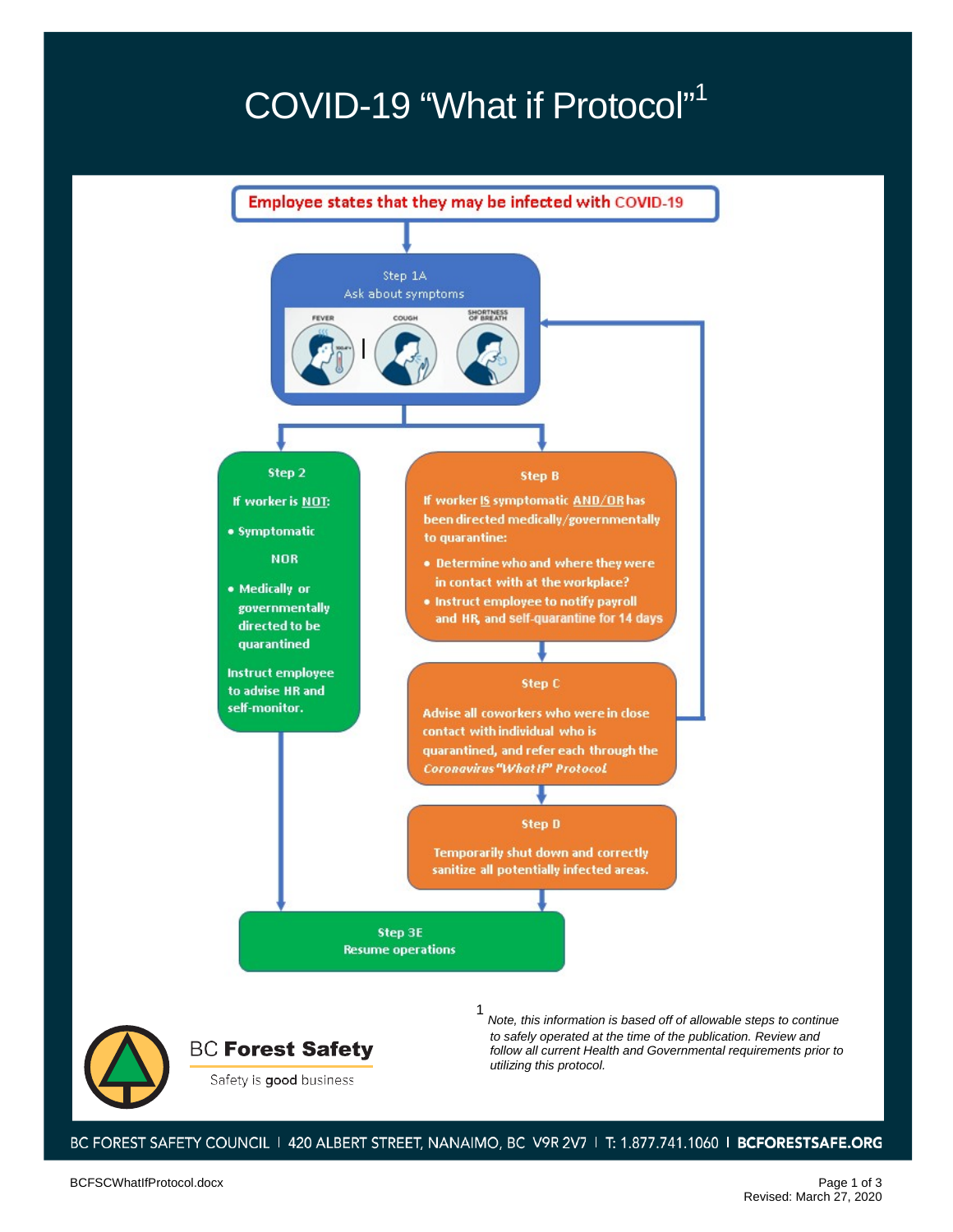# COVID-19 "What if Protocol"

### **Appendix A: Protocol Details**

### **Employee states that they may be infected with COVID-19**

#### **Step 1A Ask them to describe symptoms**

Reported signs and symptoms include fever, coughing, and/or difficulty breathing. If you think you have the symptoms of COVID-19, please stay at home and call 8-1-1, or your family doctor/nurse practitioner. People without symptoms, or those with mild symptoms who can be managed at home, should not be tested. The exception is health-care workers with COVID-19 infection who have recovered and require a negative test prior to returning to work.

• Testing will occur by appointment for people who have been referred by their primary care provider or an

8-1-1 nurse *[http://www.bccdc.ca/health-info/diseases-conditions/covid](http://www.bccdc.ca/health-info/diseases-conditions/covid-19/self-isolation)-19/testing-isolation*

- Tell them to call 811 for advice from health professionals. To support testing of people who meet specific criteria, new testing guidelines from the BC-CDC limit testing to people with symptoms who are:
	- $\triangleright$  Hospitalized or are likely to be hospitalized
	- $\triangleright$  Health-care workers
	- $\triangleright$  Residents of long-term care facilities
	- $\triangleright$  Part of an investigation of a cluster or outbreak

#### **Step 2 If NOT symptomatic instruct employee to self-monitor and advise HR.**

Self-monitoring means looking for new symptoms or signs of coronavirus infection such as fever, cough, runny nose, sore throat, etc. If you develop symptoms, contact 8-1-1 or your health care provider. If your symptoms are severe, such as shortness of breath or chest pain, call 9-1-1 or go to your nearest Emergency Department.

- Watch for the appearance of symptoms, particularly fever and respiratory symptoms such as coughing, sore throat, or shortness of breath.
- Take and record temperature daily and avoid the use of fever reducing medications (e.g. acetaminophen) as much possible.
- These medications could mask an early symptom of COVID-19; if these medications must be taken, client should advise their healthcare provider.

**Step B If ARE symptomatic or directed medically/governmentally to be quarantined, instruct employee to self-isolate for 14 days and notify payroll and HR.** *[http://www.bccdc.ca/health](http://www.bccdc.ca/health-info/diseases-conditions/covid-19/testing-isolation)[info/diseases-conditions/covid-19/testing-isolation](http://www.bccdc.ca/health-info/diseases-conditions/covid-19/testing-isolation)***.**



### **BC Forest Safety**

Safety is good business

BC FOREST SAFETY COUNCIL | 420 ALBERT STREET, NANAIMO, BC V9R 2V7 | T: 1.877.741.1060 | BCFORESTSAFE.ORG